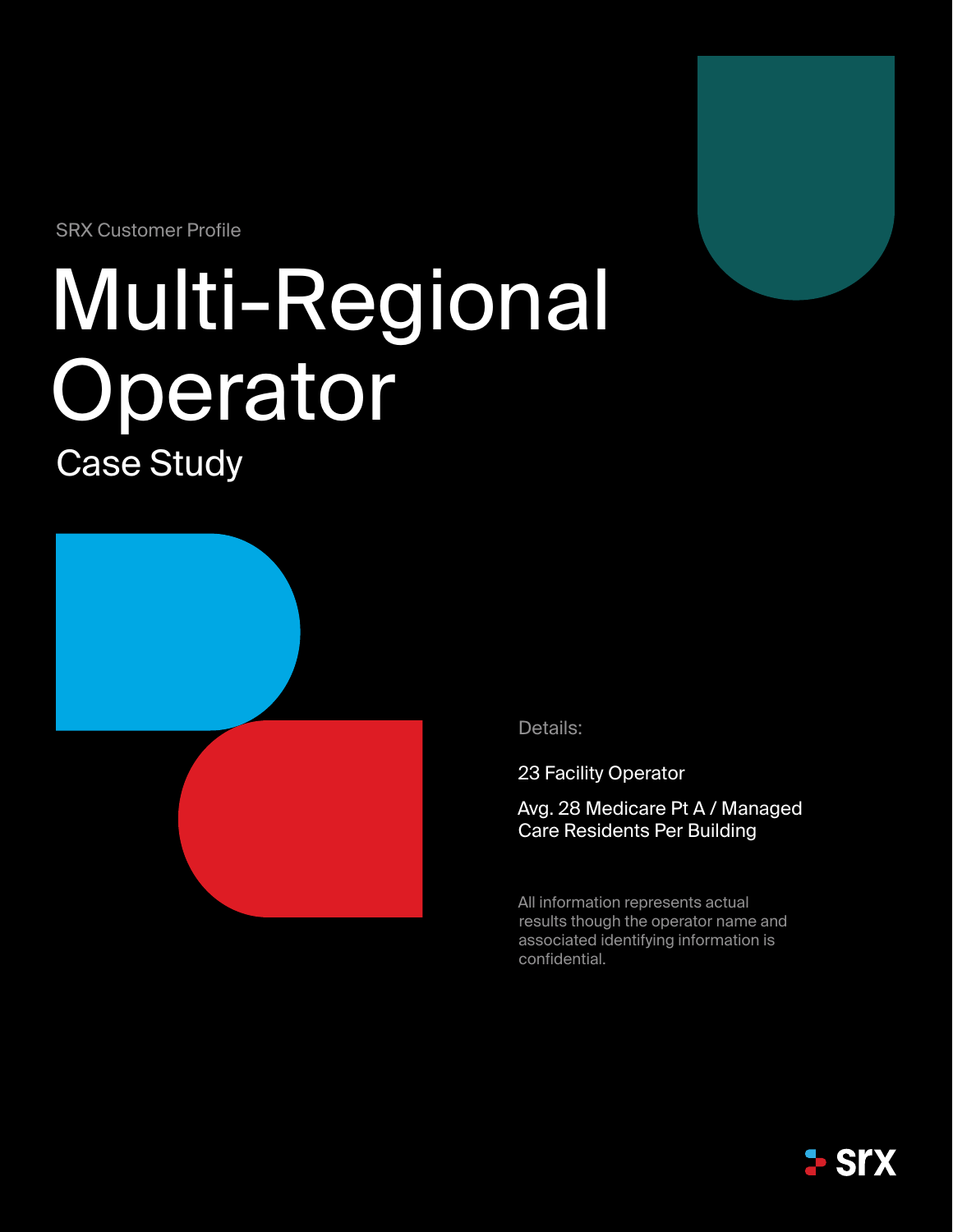## Multi-Regional Operator Case Study\*

23 Facility Operator

Avg. 28 medicare part a/managed care residents per building

- Submitted over \$260,000 in annual rebates
- o Identified over \$600,000 in errors on contract rate adherence
- SRX saved \$97,000 through Price Reconciliation & Drug Lookup tools

Operator was unaware of opportunities to capture drug rebates for Part A and Managed Care residents. Though initially skeptical, the client was willing to trial SRX services due to there being no outof-pocket costs / risks.

"When SRX approached us, we didn't even know rebates were a thing. Obviously getting those first checks was shocking–in all the right ways–but what has been even more shocking are the cost savings and efficiencies we have experienced with SRX."

– Operator VP of Operations

### 2020 Pharmacy Drug Spend



All information represents actual results through four quarters<br>Includes \$90k in credits obtained through SRX's drug lookup tool.<br>Results vary based on number of facilities, patient Medicare populations, eligible states, e \* \*\* \*\*\*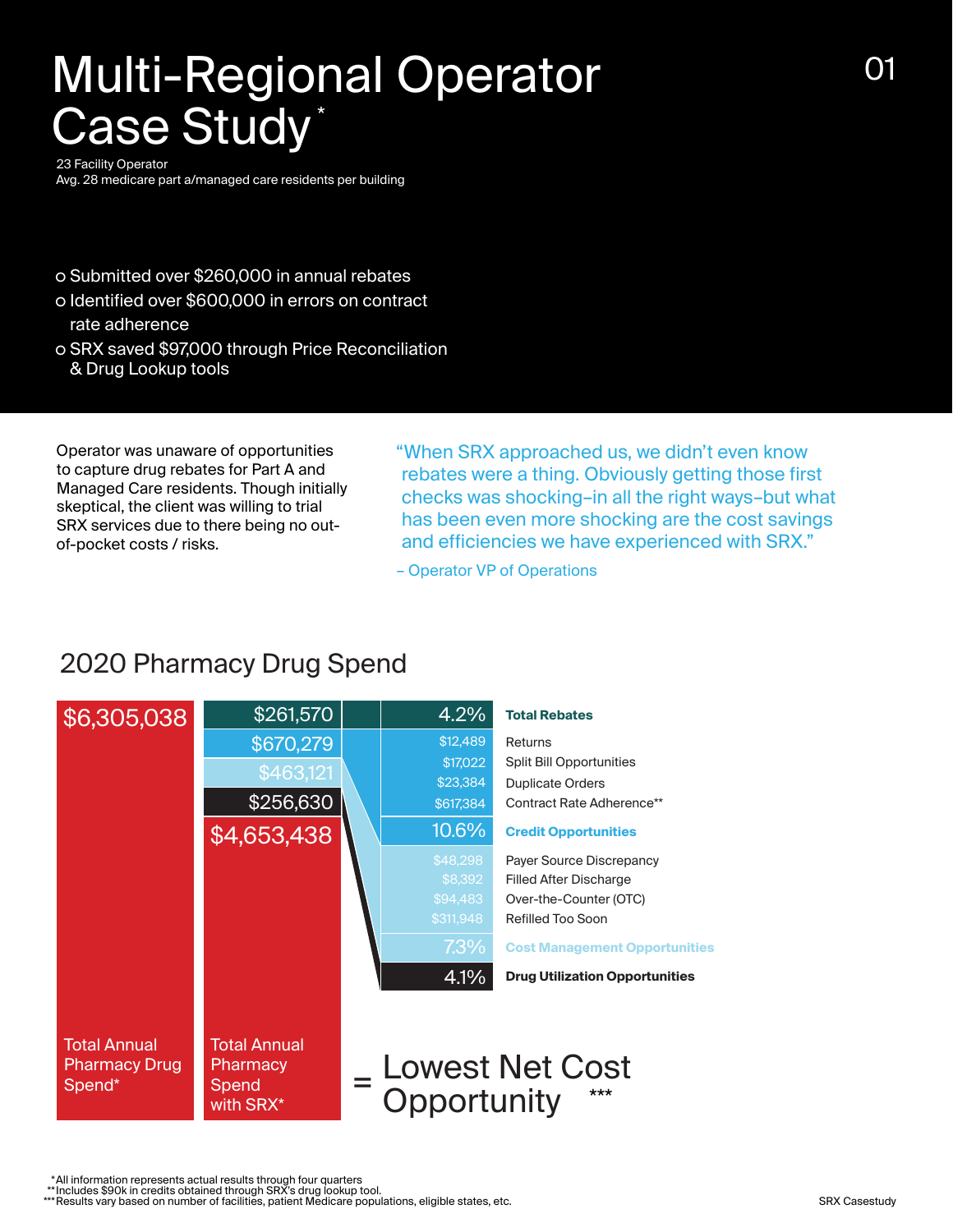## Pharmacy Spend Breakdown **COMEX 1998** 02

SRX technology closely examines each and every line item on a pharmacy invoice, providing greater insight and control into drug spend. By integrating with drug databases and EHRs, and building in cost and waste reduction parameters, SRX provides greater control over spending and helps operators realize the lowest net cost for medication. The following represents actual data and results from a valued customer.

## \$6,305,038 Total Pharmacy Drug Spend 2019

|          | <b>Rebates</b>              |                                                                                                                                                                                                                                 |
|----------|-----------------------------|---------------------------------------------------------------------------------------------------------------------------------------------------------------------------------------------------------------------------------|
|          | \$261,570                   | Rebates<br>Automated technology allows SRX to identify and submit all eligible<br>rebates, even those hiding in plain sight to provide the highest industry<br>rebates, guaranteed to be paid quarterly.                        |
| 4.2%     | \$261,570 Total             |                                                                                                                                                                                                                                 |
|          | <b>Credit Opportunities</b> |                                                                                                                                                                                                                                 |
|          | \$12,489                    | Returns<br>Automated reporting ensures you receive pharmacy credits for unused /<br>returnable orders.                                                                                                                          |
|          | \$17,022                    | <b>Split Bill Opportunities</b><br>Identifies amount of prescription expenses that facility is actually<br>responsible for based on resident payer source change during<br>length-of-stay.                                      |
|          | \$23,384                    | <b>Duplicate Orders</b><br>Technology makes identification of duplicate orders to determine root<br>cause and implement corrective action.                                                                                      |
|          | \$617,384                   | <b>Contract Rate Adherence</b><br>Automated controls that cross-check the accuracy of pricing on claims<br>against your pharmacy contract rate. This also includes \$90k in credits<br>obtained through SRX's drug lookup tool. |
| $10.6\%$ | \$670,279 Total             |                                                                                                                                                                                                                                 |
|          |                             | <b>Cost Management Opportunities</b>                                                                                                                                                                                            |
|          | \$48,298                    | Payer Source Discrepancy<br>Identifies charges that should have been billed to another payer.                                                                                                                                   |
|          | \$8,392                     | <b>Filled After Discharge</b><br>Through integrations with facility EHRs/EMRs, we can identify<br>prescriptions that are filled after discharge.                                                                                |
|          | \$94,483                    | Over-the-Counter (OTC)<br>Technology aggregates opportunities to use OTC alternatives to obtain<br>additional savings and take advantage of bulk pricing.                                                                       |
|          | \$311,948                   | <b>Refilled Too Soon</b><br>Based on minimum orders and fill requests, SRX technology can identify<br>if orders were filled unnecessarily prior to refill due date.                                                             |
| 7.3%     | \$463,121 Total             |                                                                                                                                                                                                                                 |
|          |                             | <b>Drug Utilization Improvement</b>                                                                                                                                                                                             |
|          | \$256,630                   | <b>Drug Utilization Improvement</b><br>We assist in enforcement of formulary while advising on utilization<br>improvement.                                                                                                      |
| 4.1%     | \$256,630 Total             |                                                                                                                                                                                                                                 |

### \$4,653,438 Lowest Net Cost Opportunity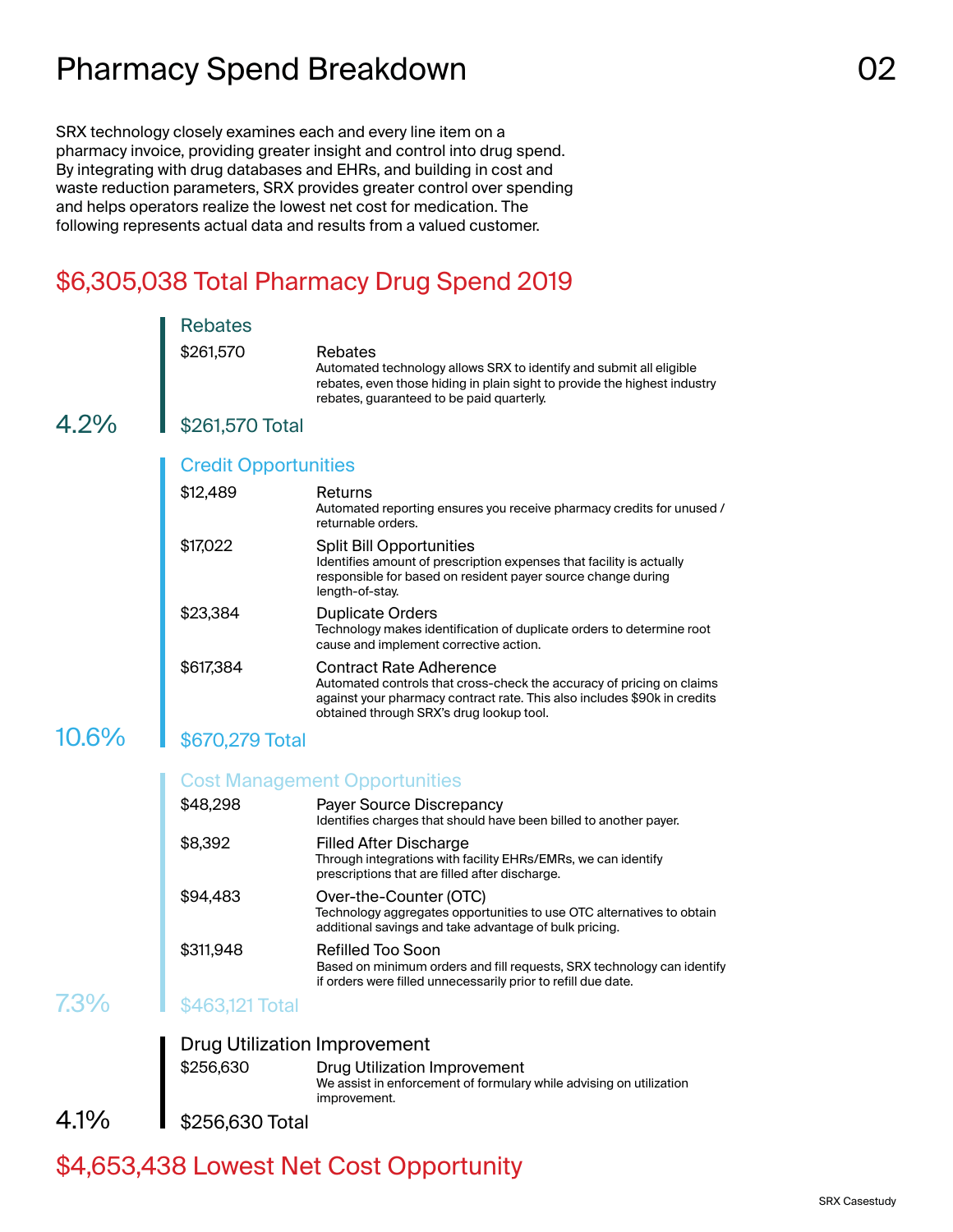## Rebates

Rebates are a critical component of well-planned medication cost management efforts. SRX has captured significant savings for this client through drug manufacturer rebates. When paired with a lowest net cost formulary, maximum lowest net cost savings are achieved. Results below show rebate dollars obtained over the annual period from Q4 2019 through Q3 2020.

#### All Facilities – Q4 2019 through Q3 2020 Summary



03

\$261,570 Total Annual Rebates

4.2%

of Total Pharmacy Drug Spend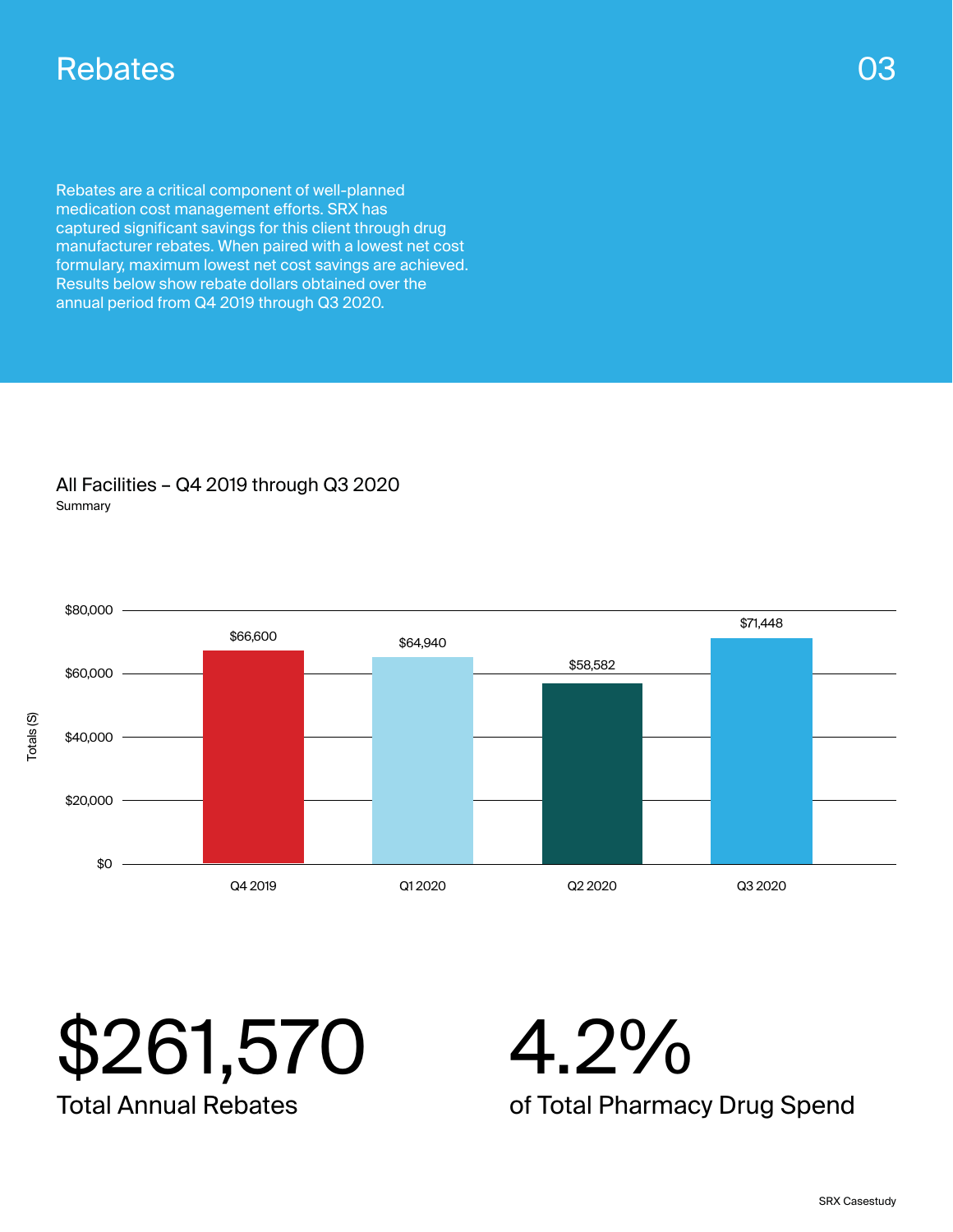## Pricing Proposal Tool 2004 and 2004 and 2004 and 2004 and 2004 and 2004 and 2004 and 2004 and 2004 and 2004 and 2004  $\sim$

#### Historical Assessment

With SRX Pricing Proposal Tool, we can provide a robust analysis of historical data that allows us to identify areas of opportunity based on pricing schedule and facility utilization. These tools provide incredible insight into your pharmacy spend and offer simplified data that becomes actionable. Below is a sample report with the type of savings we are able to identify.

## \$93,628 in Identified Annual Cost Savings\*

#### Current Annual

| Rx Count            | 24,782     |
|---------------------|------------|
| <b>Invoiced Amt</b> | \$874,4675 |

#### Proposed Annual

| <b>Gross Savings</b> | \$93,628  |
|----------------------|-----------|
| <b>Invoice Amt</b>   | \$787.468 |
| Rx Count             | 24.782    |

#### New Cost Savings Therapeutic Class



#### SRX Price by Source



#### Gross Savings by Source